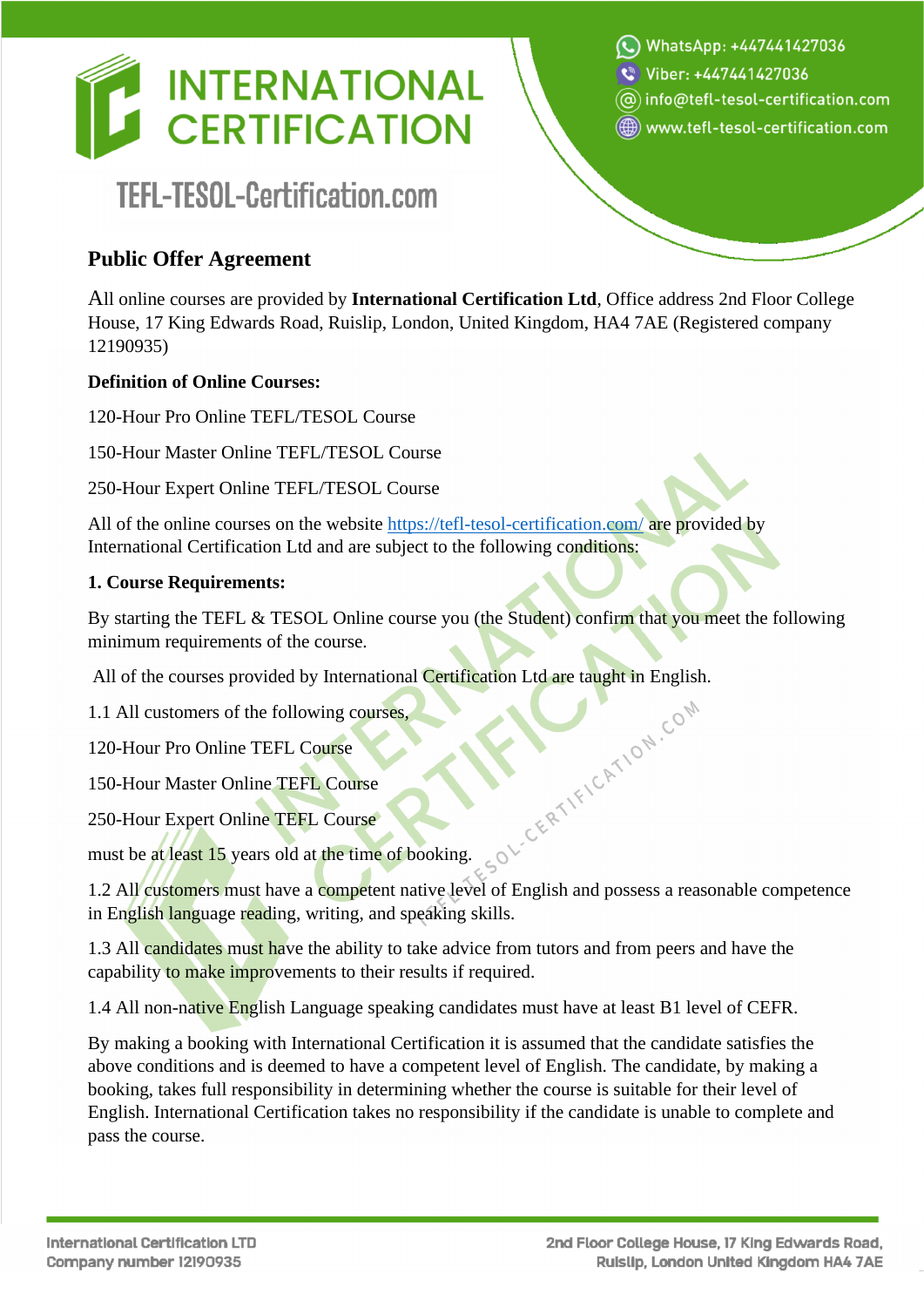# TEFL-TESOL-Certification.com

WhatsApp: +447441427036 Viber: +447441427036  $\circledR$  info $\circledR$ tefl-tesol-certification.com

()) www.tefl-tesol-certification.com

1.5 Before purchasing any of the International Certification online courses, you may check your current level of English, taking the placement test <https://tefl-tesol-certification.com/test> If the test results are higher than 48%, your English comprehension is enough to complete the TEFL/TESOL course.

1.6 It should be noted that purchasing an Online TEFL & TESOL course does not mean that a candidate will be guaranteed a pass. International Certification reserves the right to fail students if they do not meet the minimum requirements of the course.

1.7 The student agrees to follow any of the policies and regulations set down by International Certification Ltd.

## **2. The Subject of the Agreement**

2.1 International Certification Ltd undertakes to provide educational services on the learning portal to the Student. International Certification Ltd guarantees that the courses are accredited by the British educational TEFL / TESOL center ACCRIN. The Student undertakes to accept and pay for these educational services.

2.2 Educational services for studying the TEFL / TESOL course are provided by the International Certification Ltd as part of the course chosen by the Student, based on the information posted on the website<https://tefl-tesol-certification.com/>

2.3 The website<https://tefl-tesol-certification.com/> contains information about each defined course: the total duration of the course, course description, course cost, as well as additional (bonus) services, such as life-long support in finding a job, personal native speaker trainer and others.

2.4 To obtain a pdf certificate, the Student must pass tests and exams with at least 60% correct answers. After passing all the tests and getting approval of the lesson plan assignment from the trainer, the Student will find the pdf certificate in the 'My certificates' section in the account.

2.5 The **Agreement** becomes effective upon receipt of payment.

2.6 By paying for the service, the Student confirms that he or she is familiar with Privacy Policy <https://tefl-tesol-certification.com/privacy-policy> and agrees with the Terms and Conditions <https://tefl-tesol-certification.com/terms-and-conditions>

## 3. **How to make a booking:**

3.1 Booking can be made online on our website https://tefl-tesol-certification.com. The person making the booking must be at least 15 years old, and the payment for the course means terms and conditions acceptance [https://tefl-tesol-certification.com/terms-and-conditions.](https://tefl-tesol-certification.com/terms-and-conditions) You are also responsible for the accuracy of your personal details.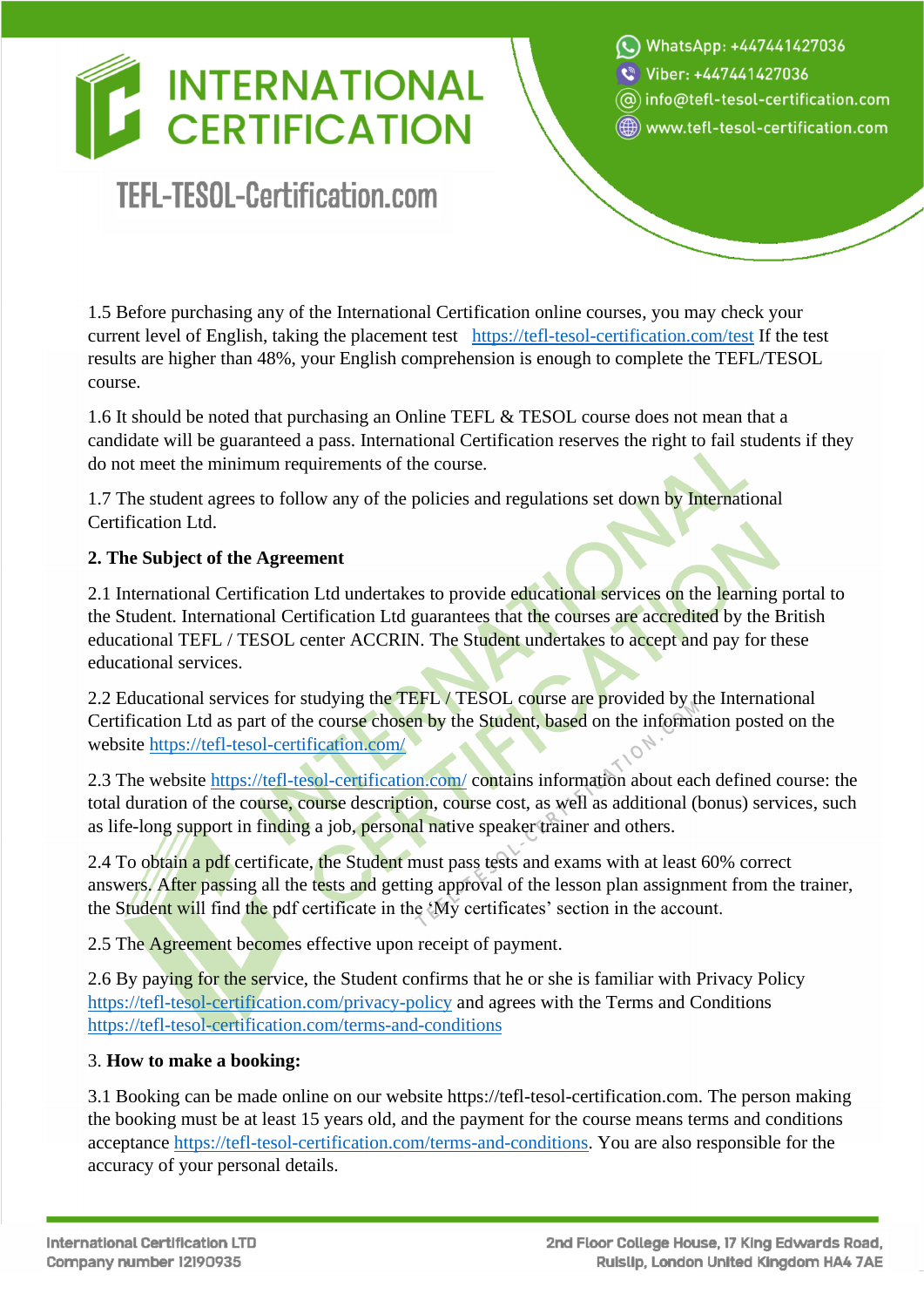# TEFL-TESOL-Certification.com

WhatsApp: +447441427036

Viber: +447441427036

 $\circledR$  info@tefl-tesol-certification.com

()) www.tefl-tesol-certification.com

3.2 You must make full payment at the time of booking. International Certification Ltd does not accept deposit or partial payments, or installment payments. Once your booking has been accepted you will receive an invoice within 24 hours from the purchase time. Once that invoice has been generated an agreement exists between you and International Certification Ltd, and all terms and conditions of this Public Offer Agreement apply.

3.3 Once International Certification Ltd has received your payment for the course, International Certification Ltd will email you a login username and password with 24 hours to allow you to access the course.

## **4. The Duties of the parties**

4.1 International Certification Ltd undertakes:

4.1.1 Provide access for 6 (six) months to an accredited educational online platform in accordance with the course chosen by the Student "120 hours of Pro" or "150 hours of Master". Provide access for 8 (eight) months to an accredited educational online platform according to the course "250 hours Expert" chosen by the Student.

4.2 The Student undertakes:

4.2.1 Accept and pay for the service.

4.2.2 Adhere to the Learning Rules

4.2.3 The Course and the relevant login details are solely for the Student's use. Another party cannot use these details.

4.3 The employment assistance service is provided free of charge only for students who have received a certificate from our company and implies only informational support.

4.3.1. International Certification Ltd is not a recruiting agency and only provides information services on employment issues.

4.3.2. International Certification Ltd helps the Student to create a resume and video presentation, provides useful information and advice on the job search process, and sends the Student options for online and offline vacancies.

4.3.3. The Student contacts the employer directly.

4.3.4. International Certification Ltd does not participate in the signing of the employment contract. International Certification Ltd is not responsible for the working conditions or any possible problems between the Student as an employee and a potential employer.

4.3.5. International Certification Ltd does not provide services for obtaining visas and work permits.

## **5. Prices and Terms of acceptance of the services**

COM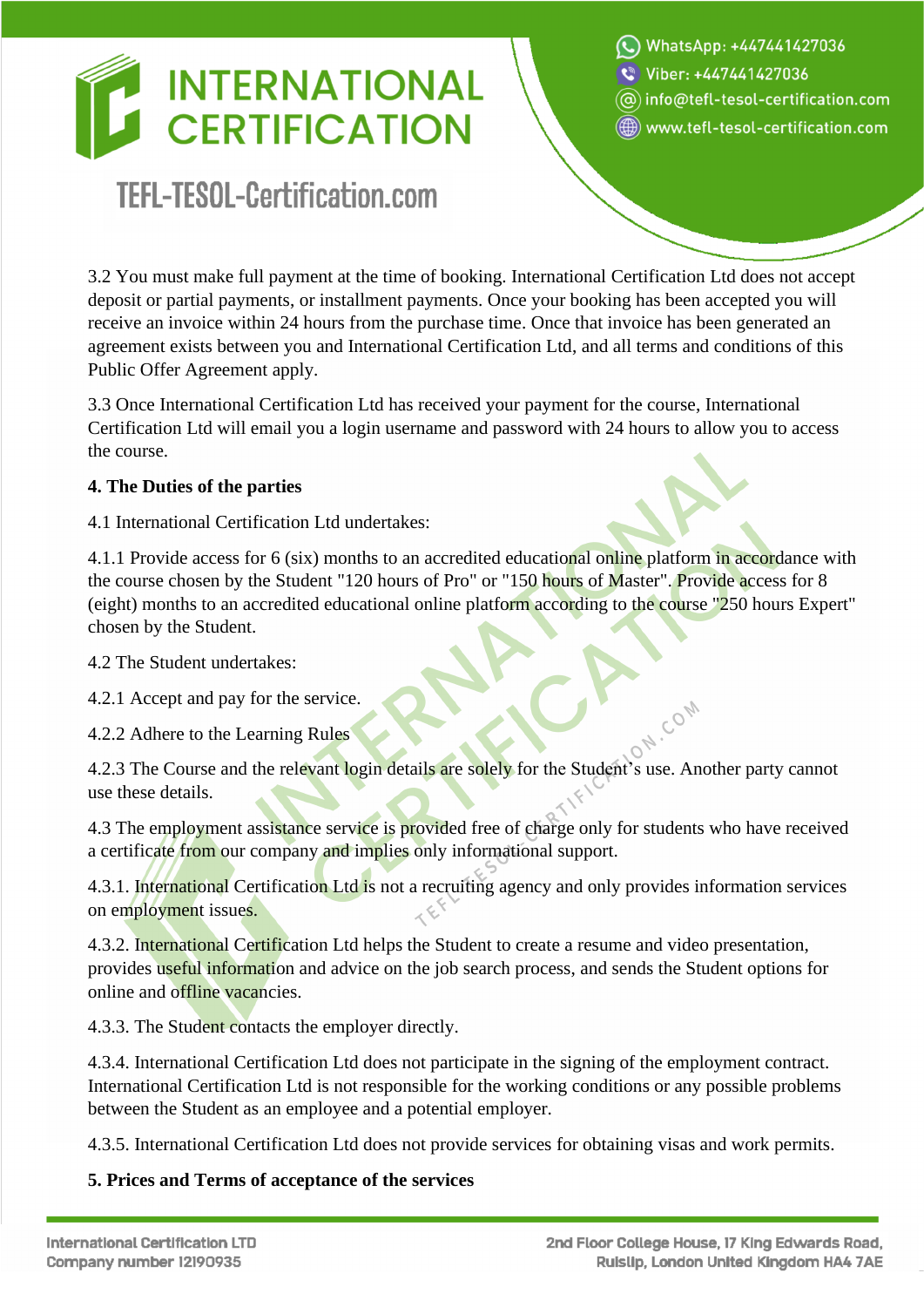# TEFL-TESOL-Certification.com

WhatsApp: +447441427036

t Viber: +447441427036

 $\circledR$  info $\circledR$ tefl-tesol-certification.com

(e) www.tefl-tesol-certification.com

5.1 Payment for services is made at the prices indicated on the website [https://tefl-tesol](https://tefl-tesol-certification.com/)[certification.com/](https://tefl-tesol-certification.com/) on the day of confirmation of the agreement.

5.2 If the Student pays for the service during the promotional period, which is indicated on the website, then the service is provided at a discount cost "120-hour Pro course" - \$ 199 instead of \$ 400, "150 hour Master course" - \$ 235 instead of \$ 470, "250-hour Expert course "- \$ 365 instead of \$ 730 with all the bonuses that will be indicated in the conditions of the promotion on the site.

5.3 The payment amount is calculated in the currency of the Student's country at the official US dollar exchange rate on the date of payment.

5.4 The Student undertakes to pay 100% for the services within seven days from the date of receipt of the payment details.

5.5 After receiving payment, International Certification Ltd sends directly to the Student access to the course within 24 hours.

5.6 Making the payment is acceptance of the terms of this agreement.

## **6. Procedure for changing or cancelling a booking:**

6.1 Cooling-off Period:

6.1.1. Under the Consumer Protection (Distance Selling) Regulation 2000 you the consumer have the legal right to cancel the contract between you and International Certification Ltd during the period of 14 days from the date of the issue of the confirmation invoice, which is when the contract starts. This is known as the "cooling-off period". If you decide to cancel the course within this cooling-off period then you must inform us within 14 days of the confirmation invoice. Once we receive your written cancellation, in form of an email we will refund your course fees within 30 days.

6.1.2. Once you have completed the cooling-off period of 14 days, you will be under the full cancellation conditions of courses which are 100% non-refundable.

6.1.3. If you log in to the course, you will be deemed to have started the course and will no longer be able to get a full refund, even if it is within the 14 day period.

6.1.4. If you purchased the course with a discount, you will not be able to get a full refund, even if it is within the 14 day period.

6.1.5. However, if you need to change the start date of a course for any other reason, our Director of Studies will consider this, and you will be able to change the start date for a fee of £30 if agreed by our Director of Studies.

6.2 You must inform us of your intent to cancel by writing to info@tefl-tesol-certification.com in the form of an email.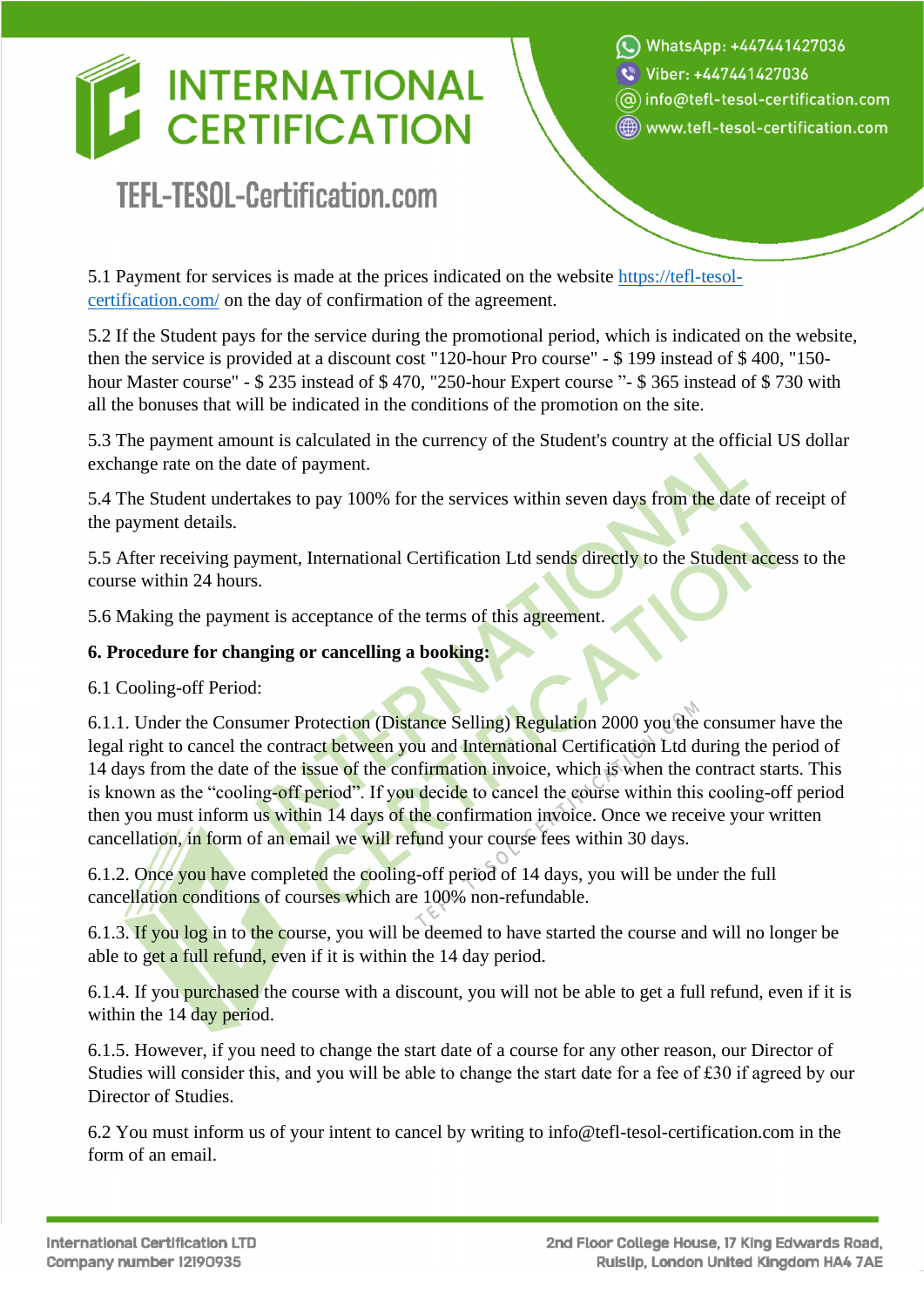# TEFL-TESOL-Certification.com

C WhatsApp: +447441427036

Viber: +447441427036

 $\circledR$  info $\circledR$ tefl-tesol-certification.com

()) www.tefl-tesol-certification.com

6.3 Once International Certification Ltd has received your written cancellation letter, they will refund you within 30 days of receiving your letter and deduct any credit card surcharge, if applicable.

6.4 Once a Student has cancelled the booking, Student's login details will be cancelled immediately.

## **7. Time Period for the completion of courses**

7.1 Online TEFL Course

120-Hour Pro Online TEFL Course 180 days

150-Hour Master Online TEFL Course 180 days

250-Hour Expert Online TEFL Course 240 days

This begins when a student enrolls in the course.

7.2 Extension:

Online TEFL Course:

If you fail to complete the course in 6 months for a 120-hour and 150-hour course or 8 months for a 250-hour course, then you may extend the course by paying a change fee as follows. You may do this as many times as you feel necessary.<br>
1 month 120-hour course -\$39<br>
3 months 120-hour course -\$49<br>
3 months 150-hour cours as many times as you feel necessary.

1 month 120-hour course–\$39

3 months 120-hour course – \$69

1 month 150-hour course–\$49

3 months 150-hour course – \$79

1 month 250-hour course–\$69

3 months 250-hour course – \$129

Please contact us at info@tefl-tesol-certification.com if you need to discuss any extensions.

#### **8. How to pass the course?**

8.1 Please note that passing the course only applies to the Online TEFL & TESOL Course.

8.2 By purchasing a course does not automatically guarantee that you will pass the course. If you fail to meet the requirements of passing a course then International Certification reserves the right to fail you.

To pass the course you must satisfy the following requirements: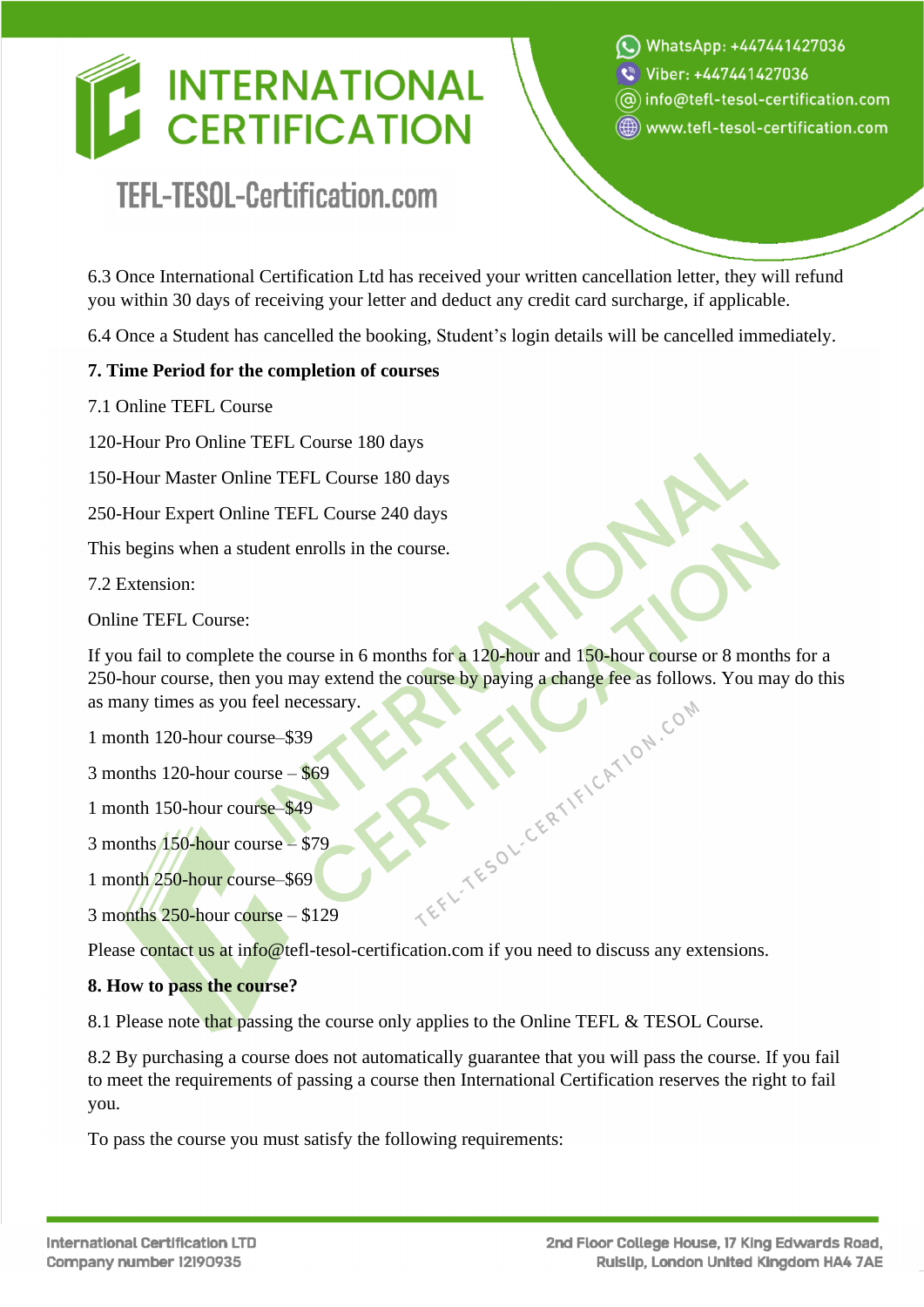# TEFL-TESOL-Certification.com

WhatsApp: +447441427036

थे Viber: +447441427036

 $\circledR$  info $\circledR$ tefl-tesol-certification.com

(e) www.tefl-tesol-certification.com

8.3 You will be given 3 attempts with the automatically check tests for each Test. In order to pass these tests, you must achieve a pass rate of 60%. There are also Tasks with questions, where you should share your thoughts and opinions.

8.4 Once you have completed all the Tasks and Tests you need to create a lesson plan, which your trainer will evaluate during 5 working days. At the end of the course, you need to pass the Final Test. You will have 2 attempts for the Final Test.

8.5 Once you have been awarded a fail, then you will not be entitled to a refund and will not be accepted onto any further TEFL courses without first having communicated with the Director of Studies.

8.6 Our tutors reserve the right to fail a student if a student is not meeting the standards of the course in terms of learning, English language ability, or plagiarism.

## **9. Plagiarism:**

9.1 If any student is found to have copied another student's work, then they will be issued with one formal warning. In subsequent cases, the student will be deemed to have taken part in plagiarism and be failed. In the event of plagiarism, no refund will be given to the student.

## **10. Certificates:**

10.1 Every student who passes the 120-hour, 150-hour, 250-hour will receive a PDF copy of the TEFL & TESOL Certificate automatically of passing the TEFL Course.

10.2 If you would like to receive a hard copy of your certificate, then there is a charge of \$35 for 1 Certificate.

If you would like a hard copy of the 120 Hour or 150 Hour or 250 Hour the charge is \$35. International Certification will do everything possible to make sure that you receive your certificate within 30 days of passing the course.

However, International Certification Ltd. does not take any responsibility for any postal service problems, which might delay your certificate, and does not take responsibility for a lost certificate due to in-country postal problems. International Certification Ltd. can provide proof that the Certificate was sent to your confirmed postal address. This covers all geographic locations.

10.3 International Certification will supply you with a new certificate in the event of loss or damage for a fee of \$35.

## **11. System Maintenance and Upgrades**

At certain times International Certification Ltd.'s systems and software programs will be updated. In the event of an update, International Certification Ltd. will endeavor to do this work as quickly as possible. However, if the systems are not working for a period longer than 96 hours then will allow our candidates to extend their course for no more than 96 hours.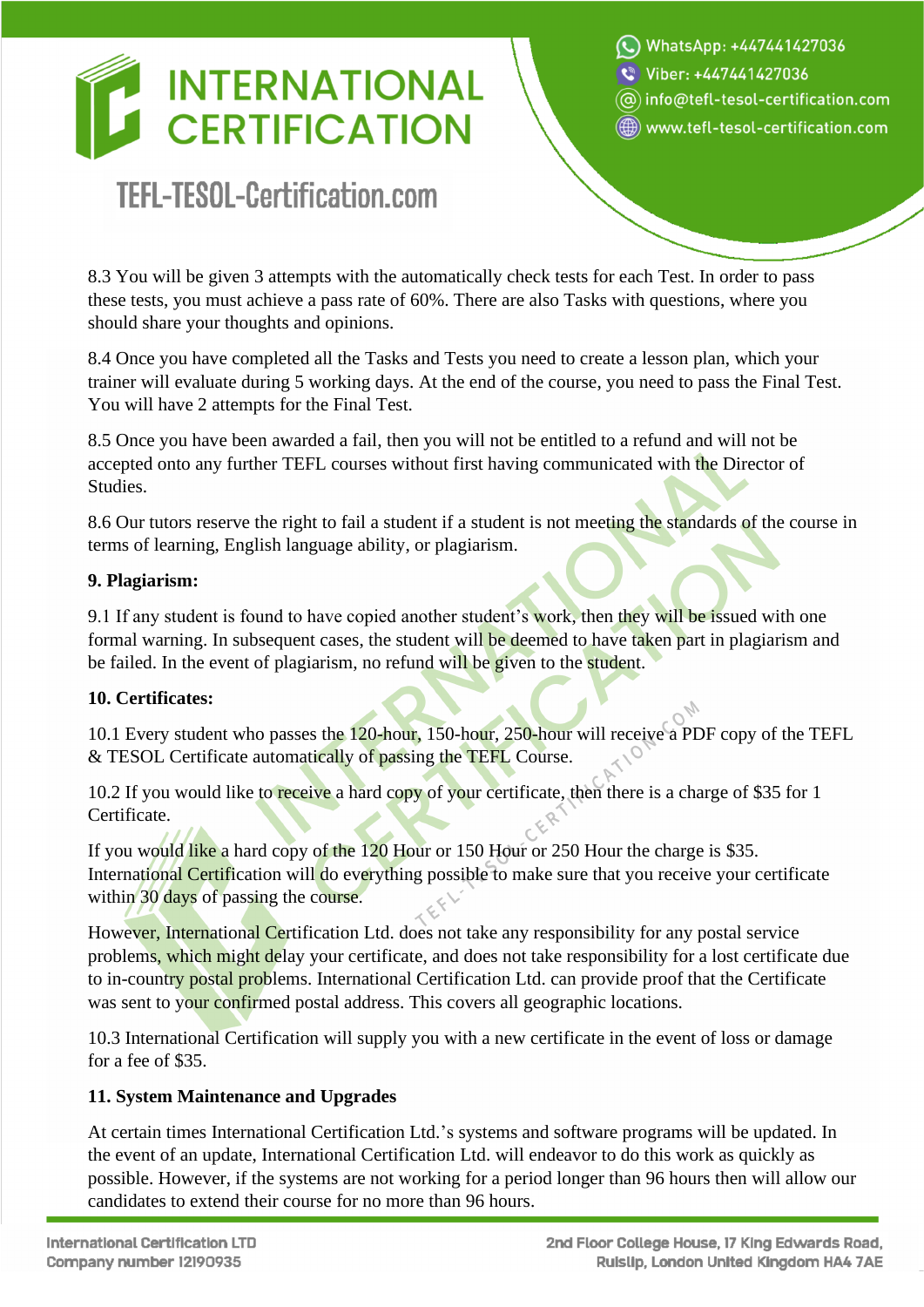# TEFL-TESOL-Certification.com

## **12. Limitation of Liability**

International Certification does not accept any liability for any loss or additional expense caused by delay or disruption to travel services, weather conditions, civil disturbance, industrial action, strikes, wars, floods, sickness, or force majeure. Such losses or additional expenses are your responsibility. Force majeure represents unusual or unforeseeable circumstances, which include: war, terrorist activities, riots, natural disasters, or nuclear disasters such as fire, flood, or adverse weather conditions.

#### **13. Disputes, complaints, and changes**

Disputes, complaints, and changes can be made in writing to info@tefl-tesol-certification.com

Please be aware that International Certification Ltd does its best to respond to contact emails as quickly as possible. That includes emails and any of the forms on the website www.tefl-tesolcertification.com. International Certification Ltd has very high customer service expectations and will endeavor to reply to your contact email within  $24 - 48$  hours after receiving your email. International Certification Ltd would also like to make the Student aware that sometimes spam filters do not allow some emails into the Student's system. Please, check your junk/spam folders and the settings on your Email Client. International Certification does not take responsibility for you not receiving emails due to filters/junk or spam folders on your Email Client.

International Certification Ltd often experiences very high call volumes. If International Certification managers cannot answer your telephone call, International Certification Ltd asks you to contact it by email. International Certification Ltd will endeavor to get back to you by email within 24-48 hours<br>after receiving your email.<br>**14. The International Certification** after receiving your email.

## **14. The International Certification Commitment:**

14.1 International Certification commits to helping you get the most from your Online TEFL/TESOL Course. Our tutors are here to help you by giving you constructive feedback and advice.

14.2 Any queries will be dealt with within 120 hours of receipt.

14.3 International Certification operates an equal opportunities policy.

## **15. Device Requirements:**

The website https://tefl-tesol-certification.com/ can be viewed on mobile, tablet, and pc formats. If you are having any problems viewing the website, then please, contact International Certification at [info@tefl-tesol-certification.com](mailto:info@tefl-tesol-certification.com)

## **16. Term of the Agreement, procedure, and grounds for amendments or termination of the Agreement**

16.1 This Agreement enters into force after the Student fully fulfills section 4.2.1 of this Agreement and terminates 6 (six) months after for Students who purchased the "120 Hours Pro" or "150 Hours Master" course, and expires after 8 (eight) months for Students who have purchased the "250 Hours Expert" course.

WhatsApp: +447441427036

- थे Viber: +447441427036
- $\circledR$  info $\circledR$ tefl-tesol-certification.com
- (e) www.tefl-tesol-certification.com